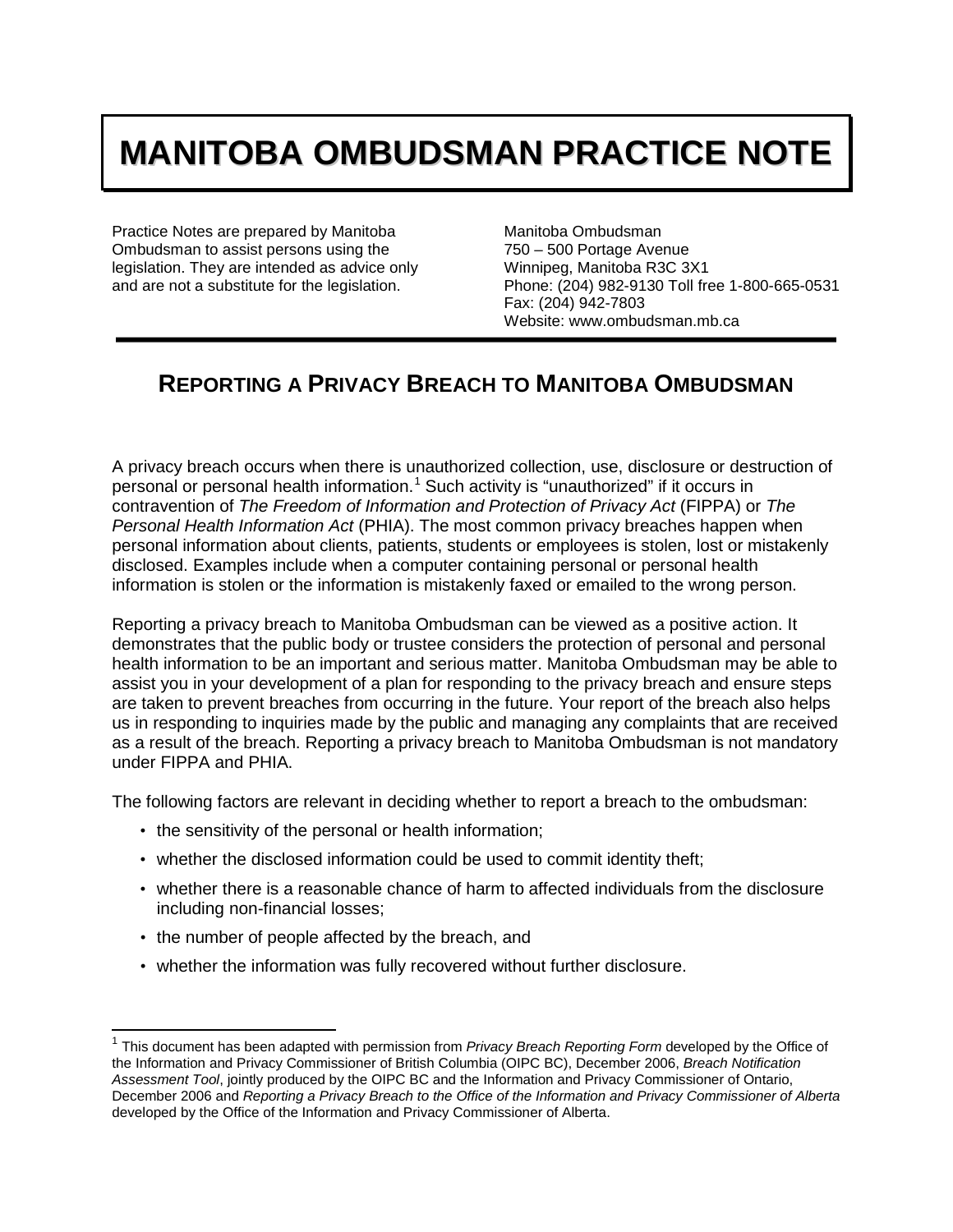If you are going to report a privacy breach to Manitoba Ombudsman, it is important to do so as soon as possible so that we can provide timely advice. Although you may not have all the details relating to the incident, additional information can be provided after your initial report to us.

You may report a privacy breach to Manitoba Ombudsman in various ways: verbally, by letter or by completing the attached Privacy Breach Reporting Form. Even if you are not intending to report the breach, the Privacy Breach Reporting Form can be used as an internal assessment and action tool, as it can assist you in understanding what questions to ask about the breach and what steps need to be taken.

It is important to know that reporting a breach does not preclude Manitoba Ombudsman from conducting an investigation of the incident. However, the investigation process is intended to be educational and corrective with a goal of future compliance. Additional information may be required and would be gathered after an investigation has been initiated.

For more information on the steps to be taken in the event a breach occurs, see our Practice Note *Key Steps in Responding to Privacy Breaches.*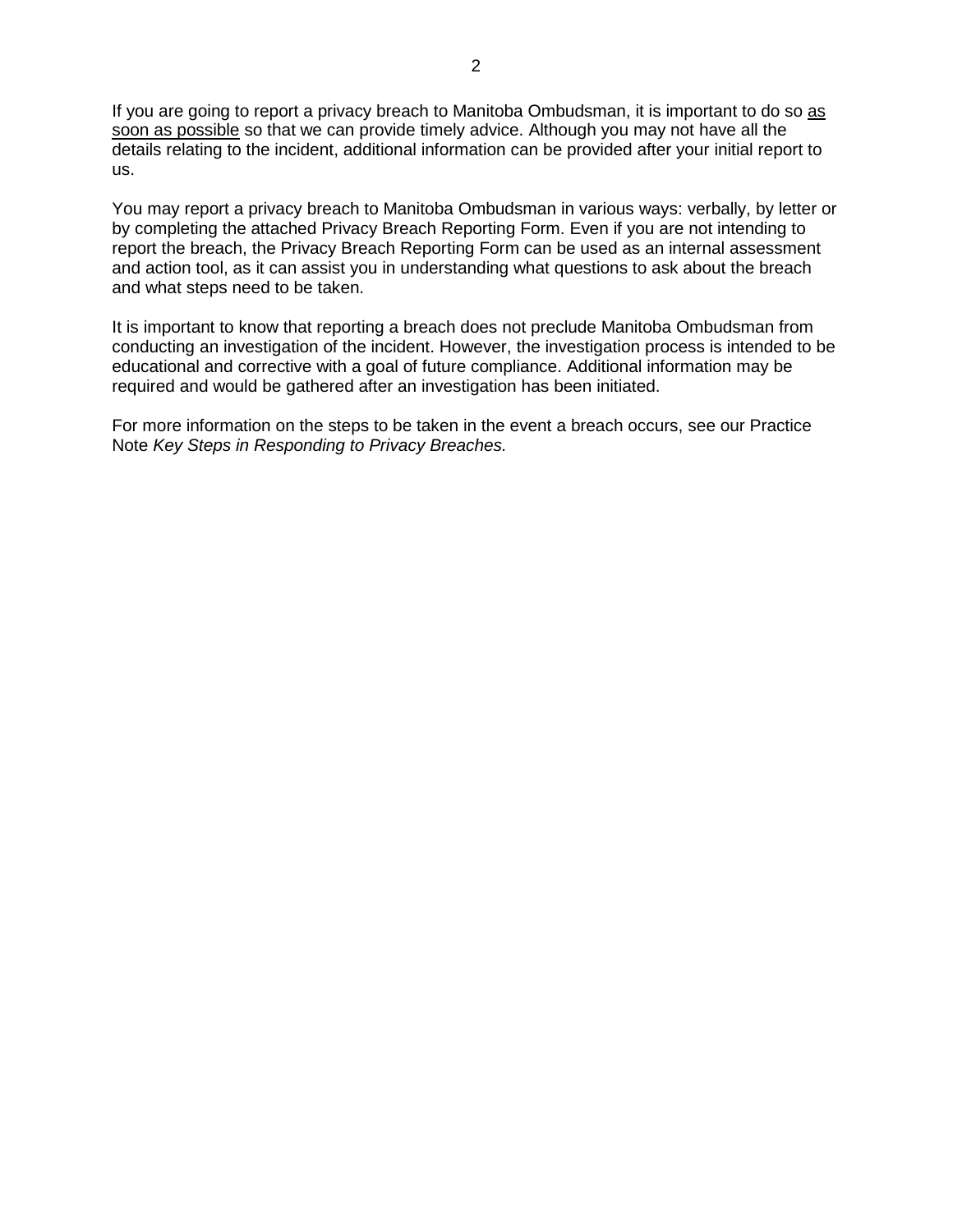# **PRIVACY BREACH REPORTING FORM**

If you intend to seek the advice of Manitoba Ombudsman regarding how to respond to the breach and determine what actions should be taken, you should report this incident as soon as possible even where all of the information is not yet known.

When completing the form, please provide as much information as possible. If necessary, attach additional pages. If a question does not apply to your situation, or you do not know the answer to something, please indicate this on the form. If you have any questions about completing the form, contact us at 982-9130 or toll free 1-800-665-0531.

This form may be submitted by mail to:

Manitoba Ombudsman 750 – 500 Portage Avenue Winnipeg, MB R3C 3X1

If it is preferable to submit the form by fax where timing is an issue, the fax number for Manitoba Ombudsman is (204) 942-7803.

Upon receipt of the form, you will be contacted by our office.

#### **REPORT DATE:**

#### **CONTACT INFORMATION**

| <b>Contact person</b>                                                                                                                                                                                                                |                                |  |
|--------------------------------------------------------------------------------------------------------------------------------------------------------------------------------------------------------------------------------------|--------------------------------|--|
|                                                                                                                                                                                                                                      |                                |  |
| Title: <u>the second contract of the second contract of the second contract of the second contract of the second contract of the second contract of the second contract of the second contract of the second contract of the sec</u> |                                |  |
|                                                                                                                                                                                                                                      | Fax: _________________________ |  |
|                                                                                                                                                                                                                                      |                                |  |
|                                                                                                                                                                                                                                      |                                |  |
|                                                                                                                                                                                                                                      |                                |  |

## **INCIDENT DESCRIPTION**

Date of incident:

Date incident was discovered:  $\blacksquare$ 

How was the incident discovered? The state of the state of the incident discovered?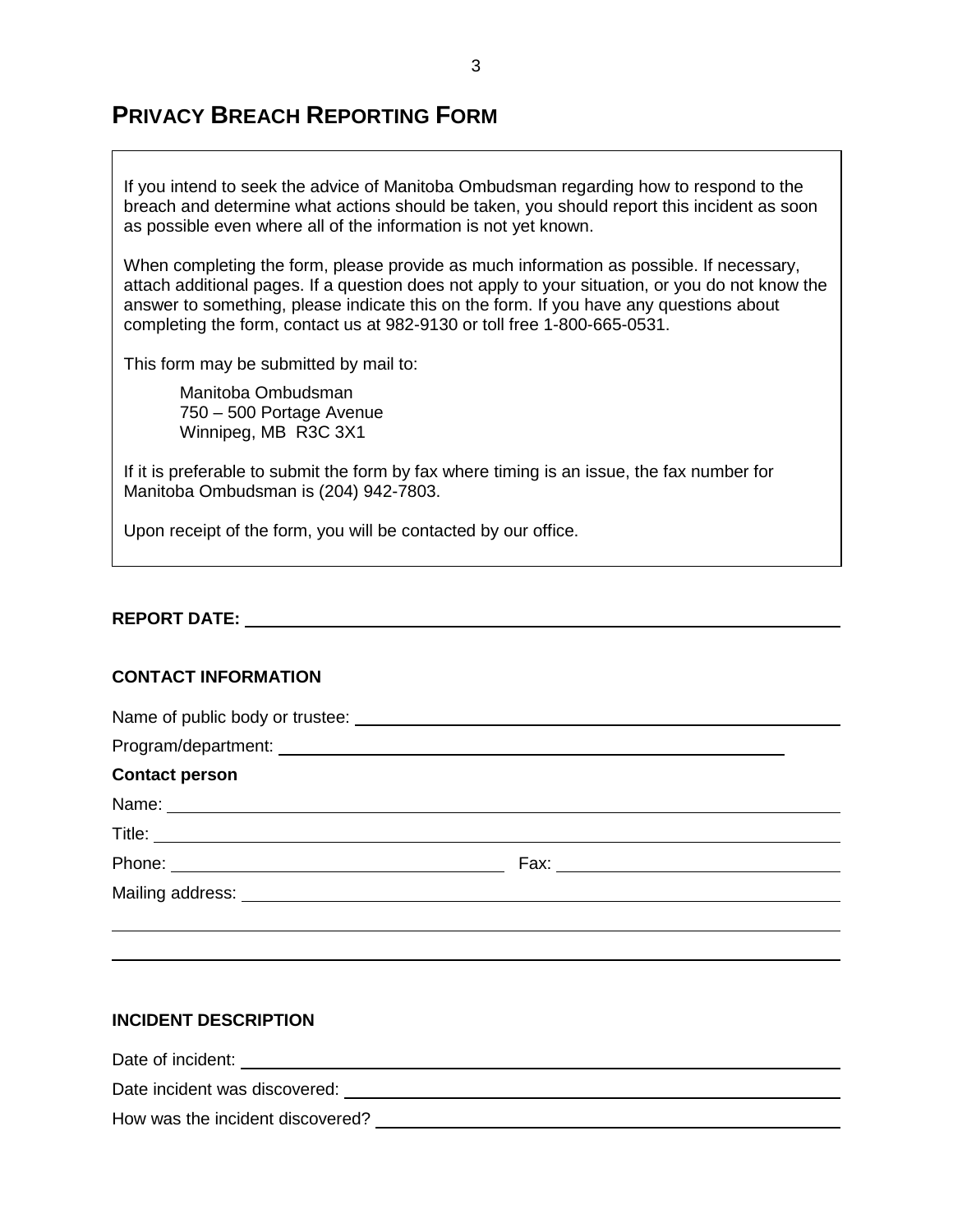Location of incident?

Describe the breach and its cause: **Describe the breach and its cause: Described in the cause of the cause of the cause of the cause of the cause of the cause of the cause of the cause of the cause of the cause of the ca** 

### **CONTAINMENT OF THE BREACH**

Describe the steps that have been taken to reduce the risk of harm (e.g. recovery of information, locks changed, computer systems shut down). Provide a copy of any internal investigation reports or findings about the incident.

## **RISK EVALUATION**

#### **Individuals Affected by the Breach**

Estimated number of individuals affected:

Type of individuals affected:

- $\Box$  Client/patient/student
- **Q** Employee
- Other:  $\Box$  Other:

#### **Personal or Personal Health Information Involved**

Describe the personal or personal health information involved in the breach (e.g. name, address, Social Insurance Number (SIN), financial, medical information) and the form it was in (e.g. paper records, electronic database). Do **not** include or send us identifiable personal or personal health information.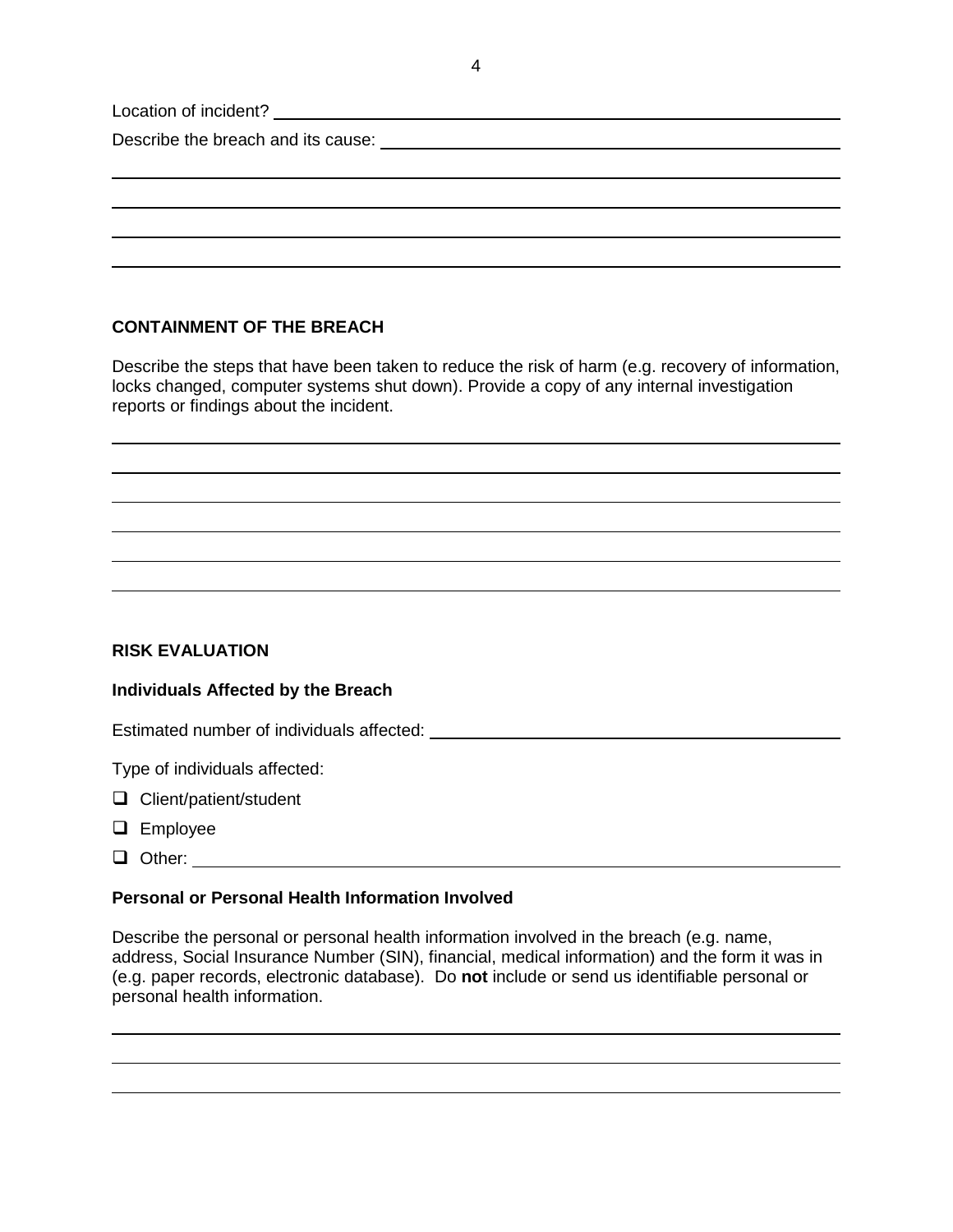#### **Safeguards**

Describe the physical security at the time of the incident (locks, alarm systems, etc.)

Describe the technical security (encryption, passwords, etc.)

Identify any relevant security policies or procedures (attach excerpts)

#### **Harm from the Breach**

Identify the type of harm(s) that may result from the breach:

- $\Box$  Identity theft (most likely when the breach includes the loss of Social Insurance Numbers (SIN), credit card information, driver's license numbers, Personal Health Identification Numbers (PHIN), debit card numbers with password information and any other information that can be used to commit financial fraud)
- $\Box$  Risk of physical harm (when the loss of information places any individual at risk of physical harm, stalking or harassment)
- $\Box$  Hurt, humiliation, damage to reputation (associated with the loss of information such as medical records or employee disciplinary records)
- $\Box$  Loss of business or employment opportunities (usually as a result of damage to reputation of an individual)
- $\Box$  Breach of contractual obligations (contractual provisions may require notification of third parties in the case of a data loss or privacy breach)
- $\Box$  Future breaches due to similar technical failures (notification to the manufacturer may be necessary if a recall is warranted and/or to prevent a future breach by other users)
- $\Box$  Failure to meet professional standards or certification standards (notification may be required to professional regulatory body or certification authority)